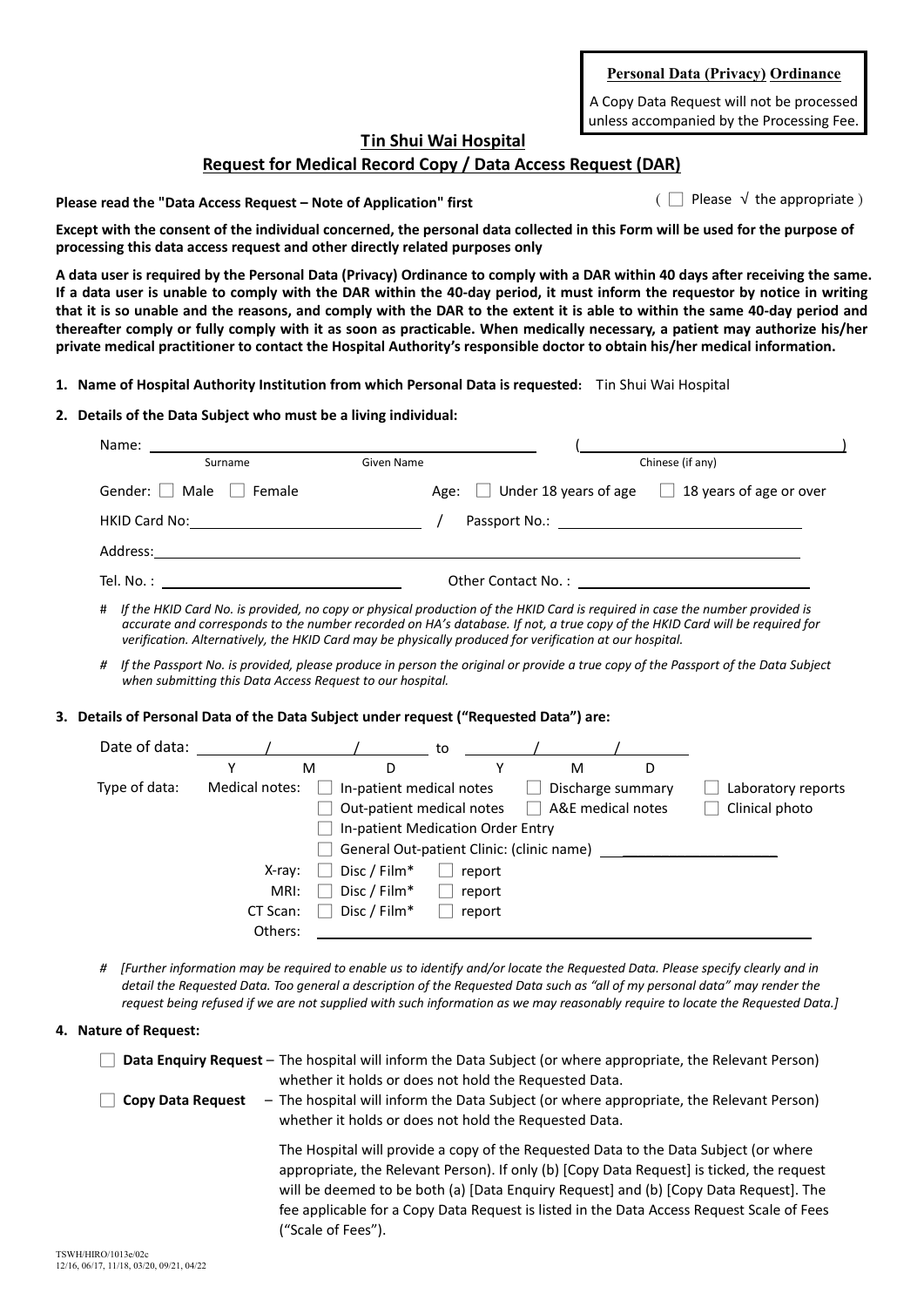### **5. Purpose of Application:**

| 6. Details of the Relevant Person: (please fill this section if a Relevant Person applies on behalf of Data Subject)                                                                       |                                                                                               |                                                                                                                                                                                                                                                                                                                                                              |
|--------------------------------------------------------------------------------------------------------------------------------------------------------------------------------------------|-----------------------------------------------------------------------------------------------|--------------------------------------------------------------------------------------------------------------------------------------------------------------------------------------------------------------------------------------------------------------------------------------------------------------------------------------------------------------|
|                                                                                                                                                                                            |                                                                                               |                                                                                                                                                                                                                                                                                                                                                              |
|                                                                                                                                                                                            |                                                                                               | Chinese (if any)                                                                                                                                                                                                                                                                                                                                             |
| Gender:   Male   Female                                                                                                                                                                    |                                                                                               | (if applicable)                                                                                                                                                                                                                                                                                                                                              |
|                                                                                                                                                                                            |                                                                                               |                                                                                                                                                                                                                                                                                                                                                              |
|                                                                                                                                                                                            |                                                                                               |                                                                                                                                                                                                                                                                                                                                                              |
|                                                                                                                                                                                            |                                                                                               | Tel. No.: 1998. Tel. No.: 2008. Tel. No.: 2008. Tel. No.: 2008. Tel. No.: 2008. Tel. No.: 2008. Tel. 2008. Tel                                                                                                                                                                                                                                               |
| #<br>this Data Access Request.                                                                                                                                                             |                                                                                               | Please produce in person the original or provide a true copy of the HKID Card/Passport of the Relevant Person when submitting                                                                                                                                                                                                                                |
| Relationship between the Relevant Person and the Data Subject, which can be (tick as appropriate):                                                                                         |                                                                                               |                                                                                                                                                                                                                                                                                                                                                              |
| Either $\Box$                                                                                                                                                                              | (a) The Relevant Person has parental responsibility for the Data Subject who is under age 18; |                                                                                                                                                                                                                                                                                                                                                              |
| QR                                                                                                                                                                                         | and to collect all the Requested Data on behalf of the Data Subject;                          | (b) The Relevant Person has been duly authorised by the Data Subject to submit this Data Access Request                                                                                                                                                                                                                                                      |
| $OR$                                                                                                                                                                                       | by the Court to manage the affairs of the Data Subject;                                       | (c) The Data Subject is incapable of managing his own affairs and the Relevant Person has been appointed                                                                                                                                                                                                                                                     |
| $OR$                                                                                                                                                                                       |                                                                                               | (d) The Data Subject is mentally incapacitated within the meaning of the Mental Health Ordinance and the                                                                                                                                                                                                                                                     |
| Relevant Person is:                                                                                                                                                                        |                                                                                               | appointed as a guardian of the Data Subject by a court, magistrate or the Guardianship Board under section 44A,                                                                                                                                                                                                                                              |
| 590 or 59Q of the Mental Health Ordinance;                                                                                                                                                 |                                                                                               |                                                                                                                                                                                                                                                                                                                                                              |
| vested the guardianship of the Data Subject;                                                                                                                                               |                                                                                               | the Director of Social Welfare who, pursuant to section 44B(2A) or 59T(1) of the Mental Health Ordinance, is                                                                                                                                                                                                                                                 |
|                                                                                                                                                                                            |                                                                                               | the Director of Social Welfare or a person approved by the Guardianship Board who, pursuant to section 44B(2B)                                                                                                                                                                                                                                               |
|                                                                                                                                                                                            |                                                                                               | or 59T(2) of the Mental Health Ordinance is authorised to perform the functions of a guardian for the Data Subject                                                                                                                                                                                                                                           |
| If the box in $6(d)$ is ticked, state the date when the Relevant Person was appointed a guardian / was vested the<br>guardianship / was authorised to perform the functions of a guardian: |                                                                                               |                                                                                                                                                                                                                                                                                                                                                              |
| Is the appointment / vesting / authority to perform under 6 (d) still subsisting? $\Box$ Yes $\Box$ No                                                                                     |                                                                                               |                                                                                                                                                                                                                                                                                                                                                              |
| Data Subject. Please refer to point 6 of "Data Access Request - Note of Application" for examples.                                                                                         |                                                                                               | # Please also provide a true copy of the documentary evidence to support the relationship between the Relevant Person and the                                                                                                                                                                                                                                |
| 7. Declaration and Signature (only be filled by person over 18 years of age)                                                                                                               |                                                                                               |                                                                                                                                                                                                                                                                                                                                                              |
| the Requested Data.                                                                                                                                                                        |                                                                                               | WHERE applicable, the Data Subject has irrevocably authorised the Relevant Person to deal with this DAR and to<br>collect the Requested Data on behalf of the Data Subject. The Data subject and (where appropriate) the Relevant<br>Person understand and agree that all applicable fees listed in the Scale of Fees have to be paid prior to collection of |
| accurate.                                                                                                                                                                                  |                                                                                               | The Data Subject and (where applicable) the Relevant Person declare that the information given in this DAR Form is                                                                                                                                                                                                                                           |
|                                                                                                                                                                                            |                                                                                               |                                                                                                                                                                                                                                                                                                                                                              |
| if application by Relevant Person:                                                                                                                                                         |                                                                                               |                                                                                                                                                                                                                                                                                                                                                              |
|                                                                                                                                                                                            |                                                                                               |                                                                                                                                                                                                                                                                                                                                                              |
| 8. Method of Collection <b>By Registered Post</b>                                                                                                                                          | Collect in Person                                                                             |                                                                                                                                                                                                                                                                                                                                                              |
|                                                                                                                                                                                            | Official use only                                                                             | Application Received By: 1999 1999                                                                                                                                                                                                                                                                                                                           |
|                                                                                                                                                                                            |                                                                                               | Patient ID/Passport: □Match with PMI □Original/True copy verified                                                                                                                                                                                                                                                                                            |
| Address:                                                                                                                                                                                   | Applicant ID/Passport: □Original/True copy verified                                           |                                                                                                                                                                                                                                                                                                                                                              |
| <u> 1989 - Johann Barn, mars eta bainar eta idazlea (</u>                                                                                                                                  | Birth certificate: □Original/True copy verified                                               |                                                                                                                                                                                                                                                                                                                                                              |
|                                                                                                                                                                                            |                                                                                               |                                                                                                                                                                                                                                                                                                                                                              |
| <u> La componenta de la componenta de la componenta de la componenta de la componenta de la componenta de la comp</u>                                                                      | Marriage certificate: □Original/True copy verified                                            |                                                                                                                                                                                                                                                                                                                                                              |

Remarks:

 $\Box$  please tick the appropriate \* delete whichever is inappropriate